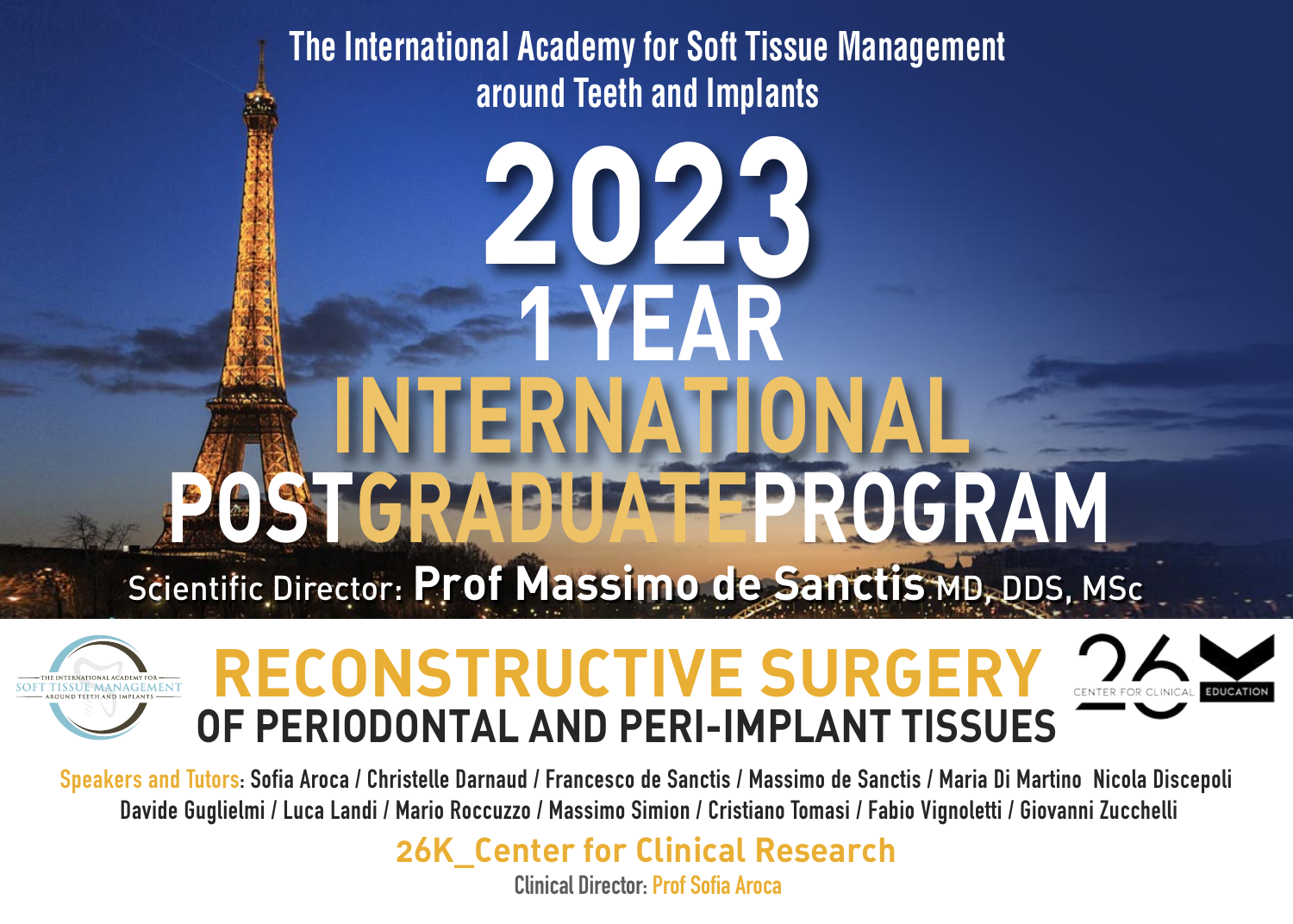# **9 training meetings of two days each**

The **Postgraduate Course on Reconstructive Surgery around Teeth and Implants** is offered by the International Academy for Soft Tissue Management around Teeth and Implants with 26K Center for Continuing Education.

Professor Massimo de Sanctis is the scientific responsible of the Course as well as the main teacher.

The **objective of the Course** is to provide the Participants with the **most updated information on reconstructive surgical techniques both for soft and hard tissues.**

All the clinical sessions will be conducted by the best Experts on the specific technique.

**Every session of the Course will include a Live Surgery session** and will be **supported by videos** of every single technique as well as hands-on Seminars in order to replicate the surgeries discussed on animal models. During the Course, articles and abstracts of the most recent literature will be delivered to have a more objective discussion maintaining the entire Course based on scientific evidence.

This Course will be **a unique occasion to refine the surgical skill** of participants as well as their c**apacity of treatment planning and choosing the better** surgery in a given case.

After completing the Course and passing the final examination, participants will be awarded a **Diploma in Reconstructive Surgery of Periodontal and Peri-implant Tissues.**

FULL PROFESSOR OF PERIODONTOLOGY VITA-SALUTE SAN RAFFAELE UNIVERSITY MILAN DIRECTOR, DEPARTMENT OF PERIODONTOLOGY, ORAL HYGIENE, AND PREVENTION SAN RAFFAELE HOSPITAL MILAN Massimo de Sanctis

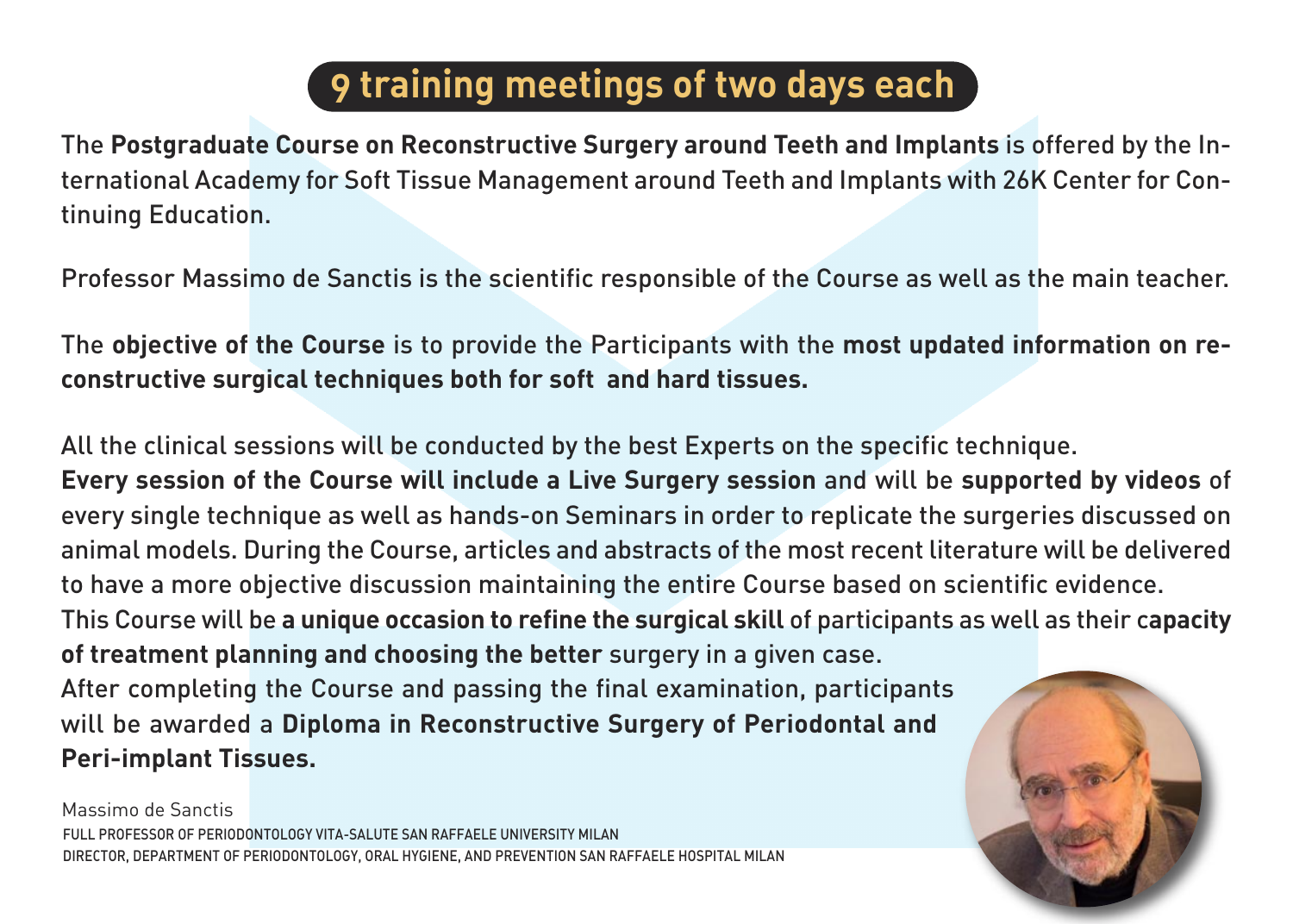# **From anatomy of periodontal and peri-implant tissues to treatment planning**

# **February 17, 2023**

09:00am-01:00pm Periodontal and peri-implant tissues **Nicola Discepoli**

01:00pm-02:00pm Lunch Break

02:00pm-06:00pm Etiology and pathogenesis of periodontal and peri-implant diseases **Cristiano Tomasi**

# **February 18, 2023**

09:00-01:00pm Classification of periodontal and peri-implant diseases and condition **Luca Landi**

01:00pm-02:00pm Lunch Break

02:00pm-05:00pm **Practical exercises** Treatment planning **Luca Landi**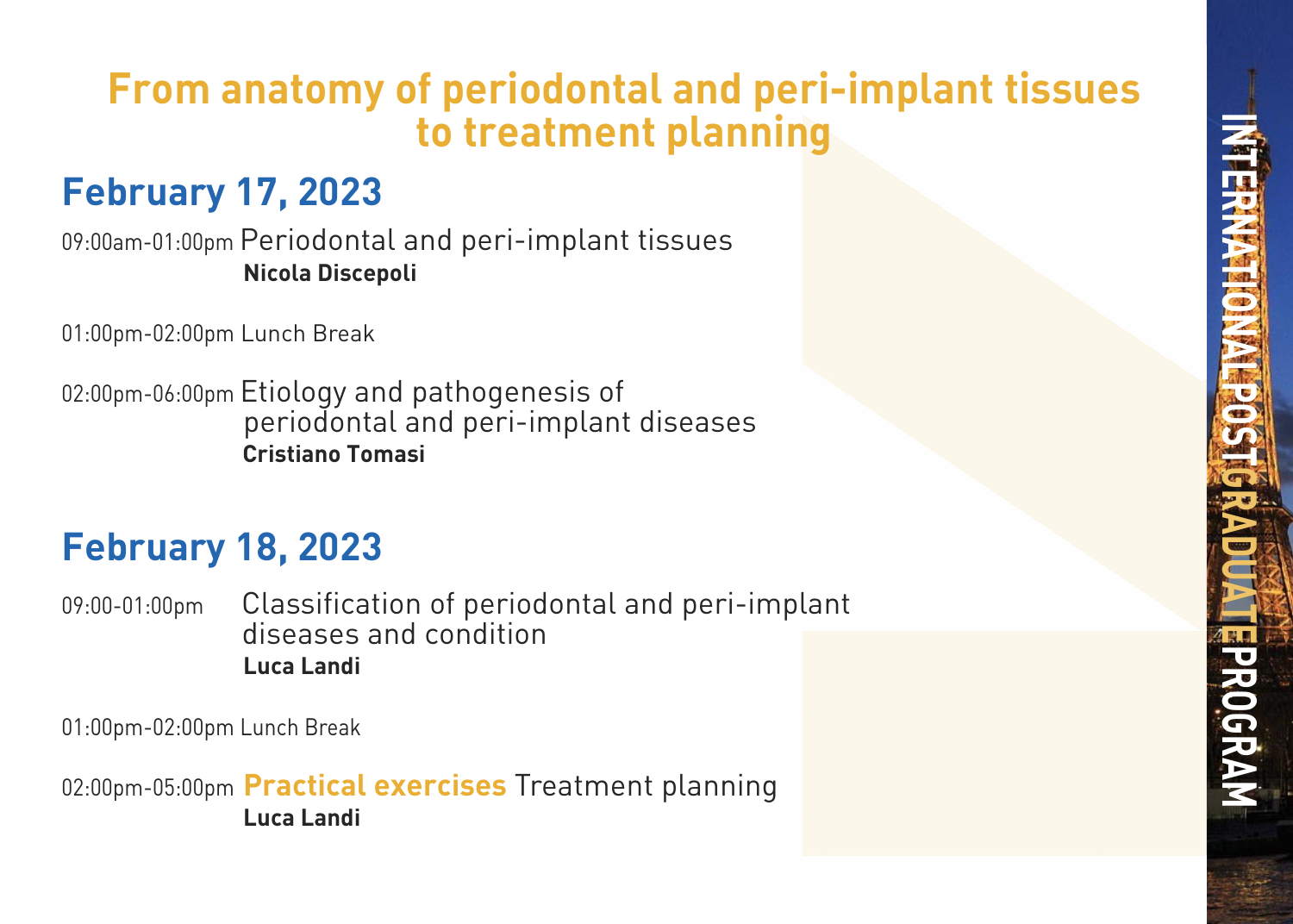### **Surgical techniques for the treatment of single recessions**

# **March 17, 2023**

09:00am-10:00am Diagnosis and prognosis of root recessions  **Francesco de Sanctis**

10:00am-01:00pm Coronally advanced flap **Laterally and coronally advanced flap Massimo de Sanctis**

01:00pm-02:00pm Lunch Break

02:00pm-06:00pm Two phases surgery (free gingival graft and coronally/laterally advanced flap) - Bilaminar technique Techniques for harvesting a connective tissue graft Harvesting a connective tissue graft - Connective tissues substitutes  **Massimo de Sanctis**

# **March 18, 2023**

09:00am-01:00pm **Live Surgery**

 **Massimo de Sanctis**

01:00pm-02:00pm Lunch Break

02:00pm-05:00pm **Hands-on section**

 Practical exercises on animal mandibles  **Sofia Aroca, Christelle Darnaud, Massimo de Sanctis**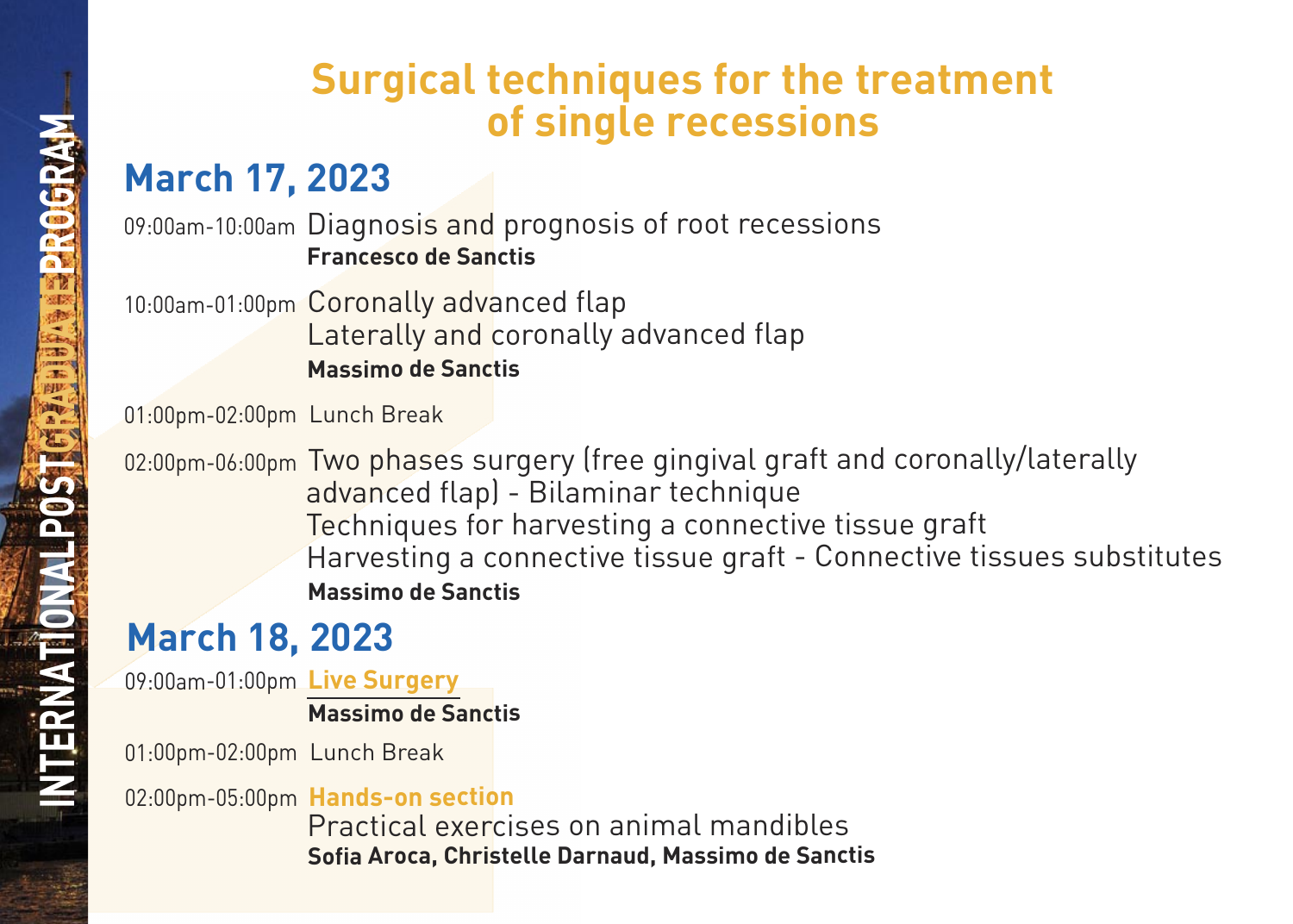# **Surgical techniques for the treatment of multiple recessions (I)**

# **April 14, 2023**

09:00am-01:00pm Multiple coronally advanced flap **Massimo de Sanctis**

01:00pm-02:00pm Lunch Break

02:00pm-06:00pm Multiple bilaminar flap **Massimo de Sanctis**

# **April 15, 2023**

09:00am-01:00pm **Live Surgery Massimo de Sanctis**

01:00pm-02:00pm Lunch Break

02:00pm-05:00pm **Hands-on section**

 Surgical exercises on animal mandibles **Sofia Aroca, Christelle Darnaud, Massimo de Sanctis**

INTERNATIONAL POSTGRADUATEPROGRAM PROGRAM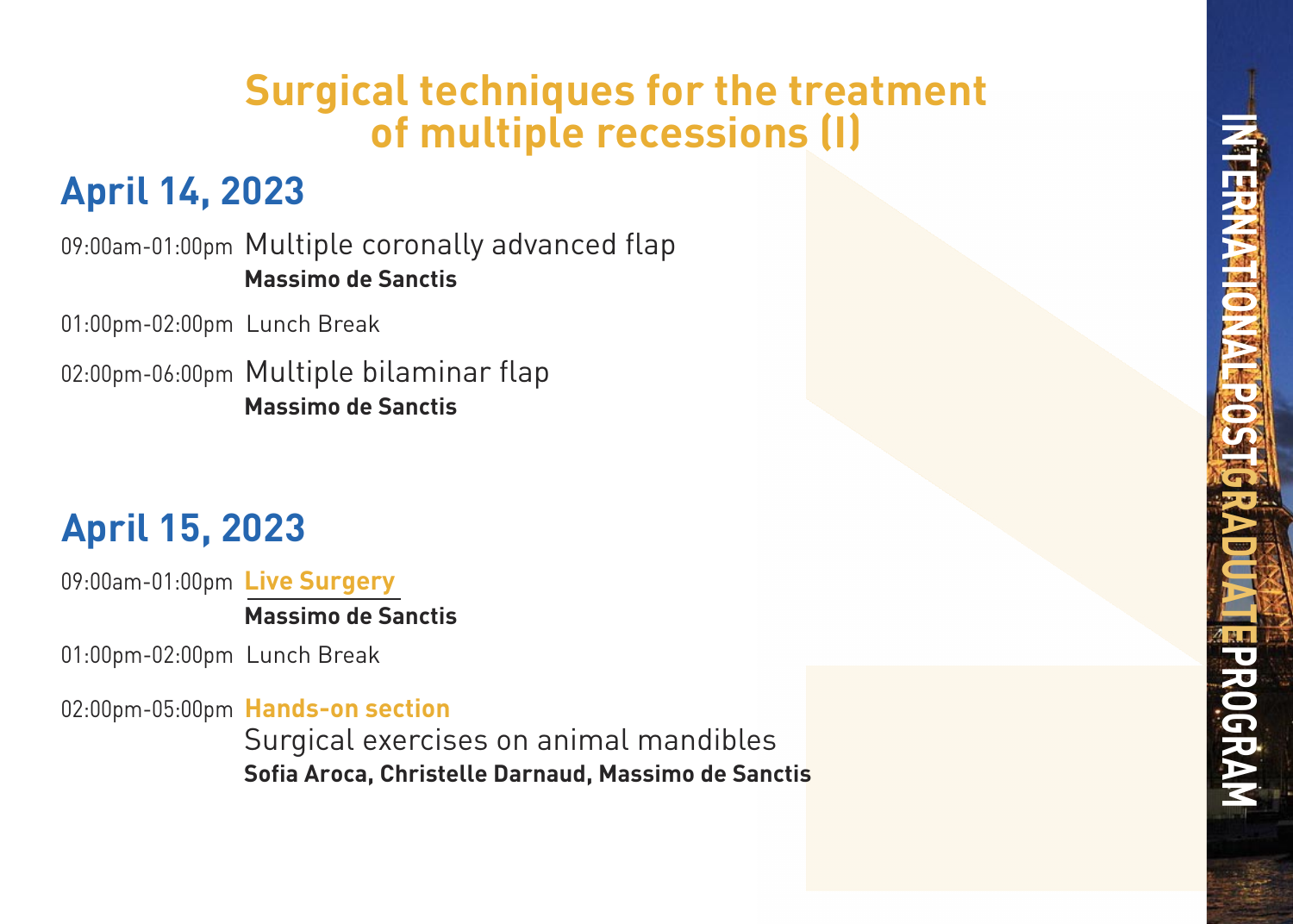# **Surgical techniques for the treatment of multiple recessions (II)**

# **May 12, 2023**

09:00am-01:00pm The modified coronally advanced tunnel  **Sofia Aroca**

01:00pm-02:00pm Lunch Break

02:00pm-06:00pm The use of connective tissue graft in tunnel technique The use of connective substitutes in tunnel technique  **Sofia Aroca**

# **May 13, 2023**

09:00am-01:00pm **Live Surgery**

 **Sofia Aroca**

01:00pm-02:00pm Lunch Break

02:00pm-05:00pm **Hands-on section**

Practical exercise on animal mandibles  **Sofia Aroca, Christelle Darnaud, Massimo de Sanctis**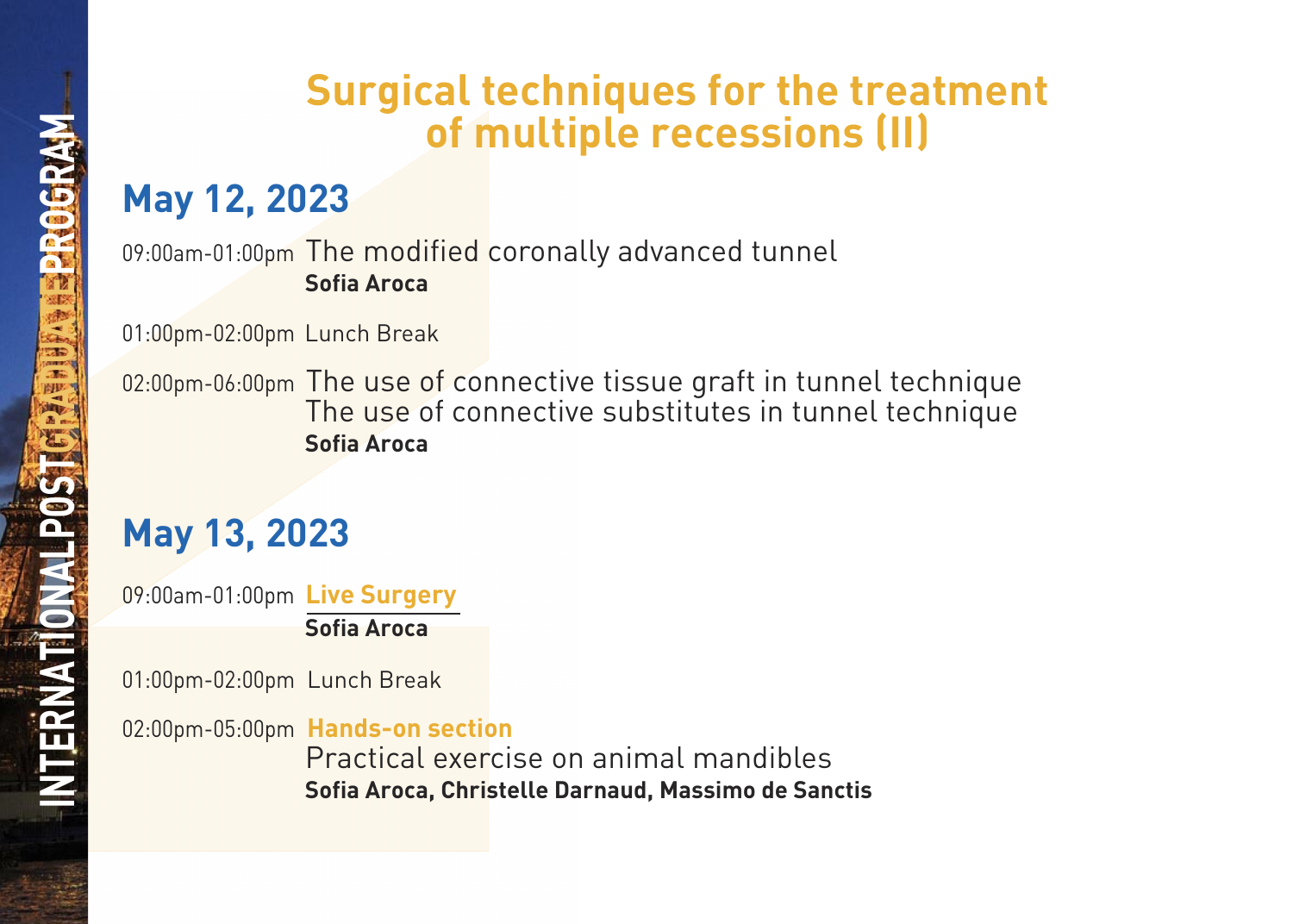# **Relationship between periodontal plastic surgery and restorative/prosthodontics**

# **June 16, 2023**

09:00am-11:00am The reconstruction of CEJ: A fundamental in mucogingival surgery  **Massimo de Sanctis**, **Davide Guglielmi**

11:00am-01:00pm The biologic width and crown lengthening techniques: Myth or reality?  **Massimo de Sanctis**, **Davide Guglielmi**

01:00pm-02:00pm Lunch Break

02:00pm-03:30pm Crown lengthening in aesthetic area  **Massimo de Sanctis**

03:30pm-06:00pm Mucogingival surgery in the orthodontic patient  **Christelle Darnaud**

# **June 17, 2023**

09:00am-01:00pm **Live Surgery Massimo de Sanctis**

01:00pm-02:00pm Lunch Break

02:00pm-05:00pm **Hands-on section** Practical exercises on animal models  **Sofia Aroca, Christelle Darnaud, Massimo de Sanctis, Davide Guglielmi**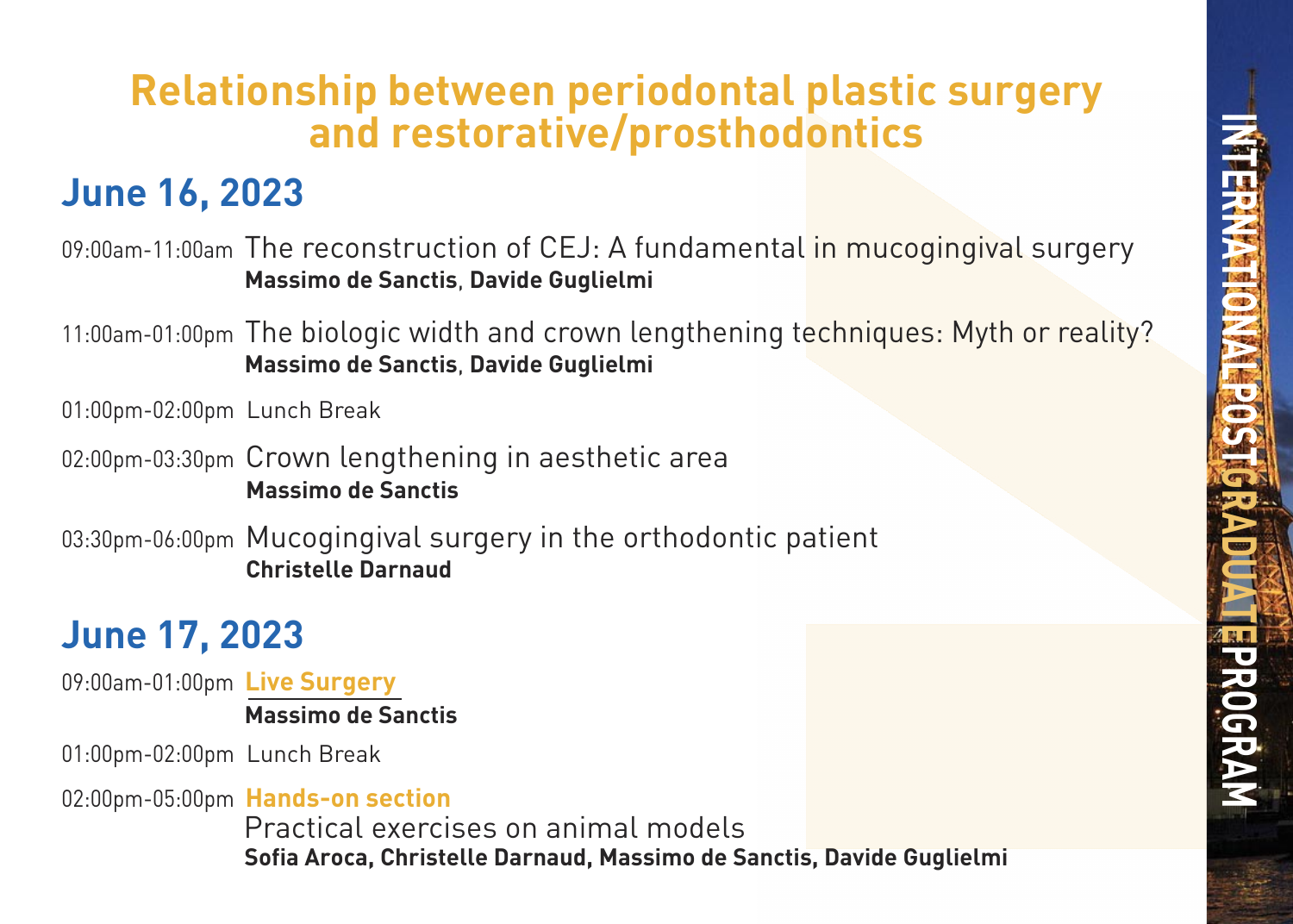# **Soft tissue management around implants**

# **July 7, 2023**

09:00am-01:00pm Mucogingival techniques before, during and after implant placement  **Mario Roccuzzo**

01:00pm-02:00pm Lunch Break

02:00pm-06:00pm Mucogingival techniques before, during and after implant placement (second part)  **Sofia Aroca, Massimo de Sanctis** 

# **July 8, 2023**

09:00am-01:00pm **Live Surgery Sofia Aroca**

01:00pm-02:00pm Lunch Break

02:00pm-05:00pm **Hands-on section**

Practical exercises on animal models  **Sofia Aroca, Christelle Darnaud, Massimo de Sanctis**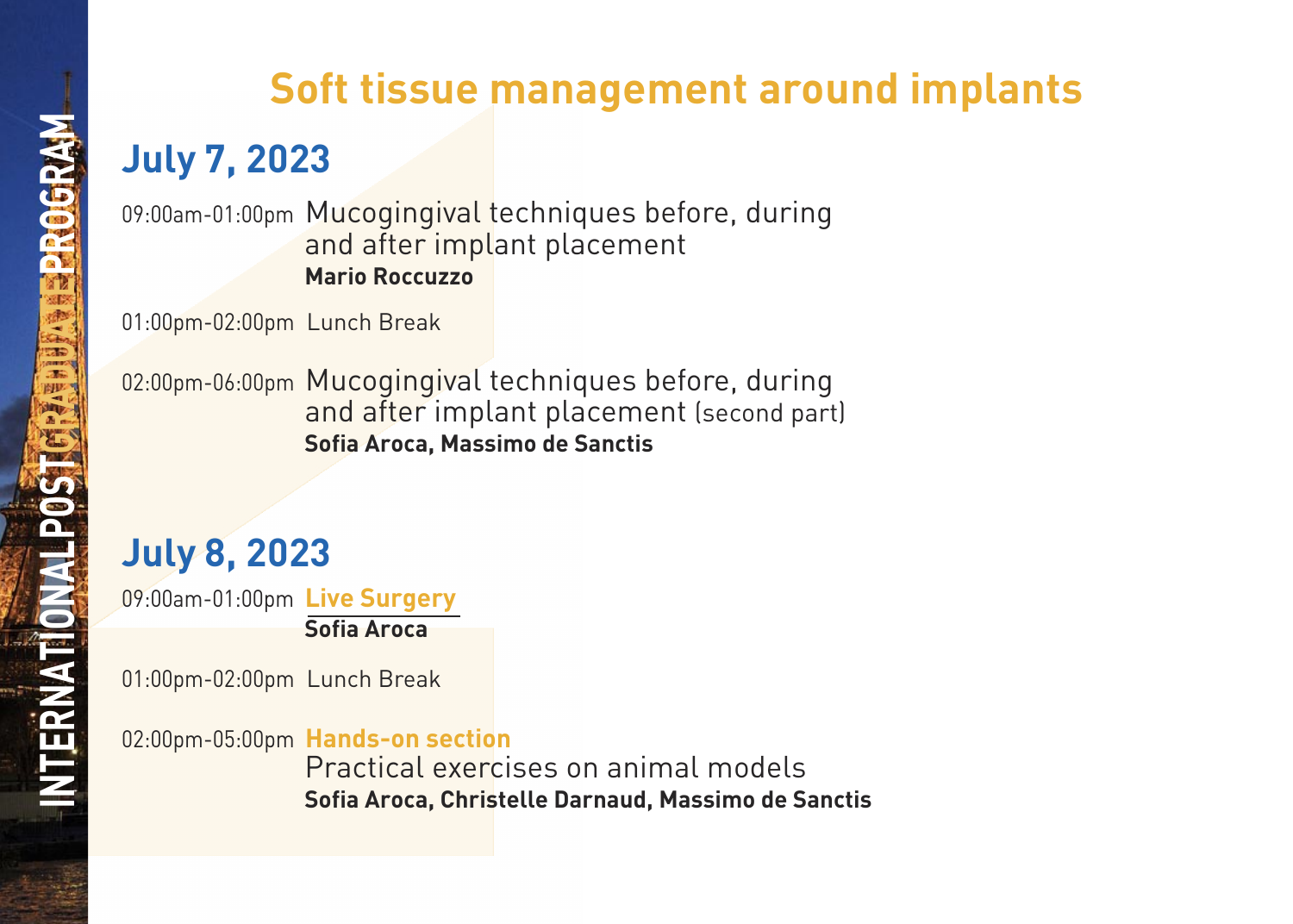# **September 22, 2023 The reconstruction of deep periodontal tissues**

09:00am-10:00am Diagnosis of intrabony defects **Massimo de Sanctis**

10:00am-11:00am Healing potential of bone defects. GTR Biologic principles and clinical applications  **Francesco de Sanctis**

11:00am-01:00pm Papilla preservation techniques. The use of bone substitutes, membranes and enamel proteins  **Massimo de Sanctis**

01:00pm-02:00pm Lunch Break

02:00pm-06:00pm Mucogingival surgical technique for the treatment of periodontal<br>and peri-implant lesions  **Giovanni Zucchelli** 

#### **September 23, 2023**

09:00am-11:00am The rational choice in the periodontal regenerative surgery: Extended or minimally invasive approach? The proper therapy for each intrabony defect  **Maria Di Martino**

11:00am-01:00pm **Live Surgery Massimo de Sanctis**

01:00pm-02:00pm Lunch Break

02:00pm-05:00pm **Hands-on section Christelle Darnaud, Maria Di Martino** Surgical exercises on animal models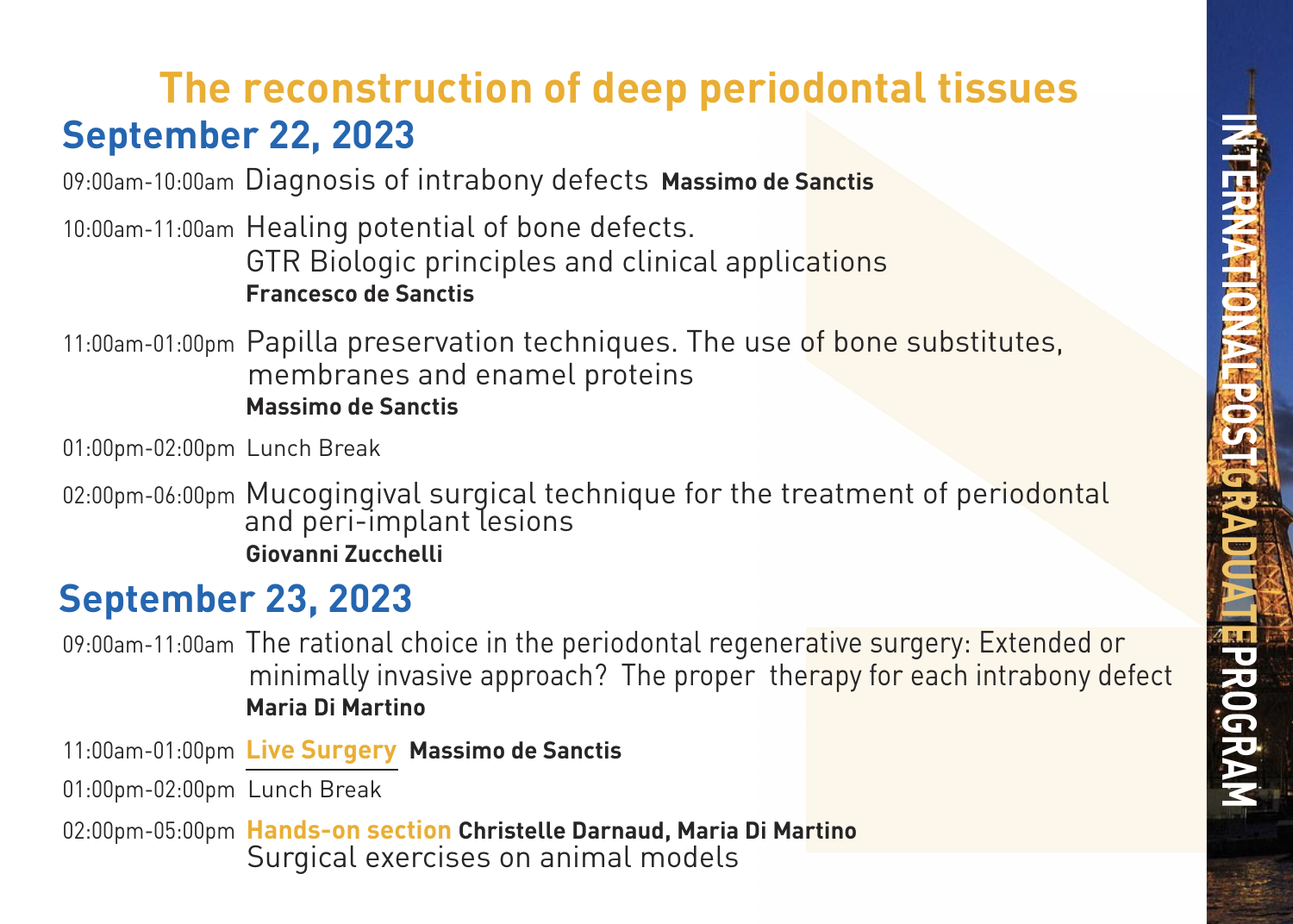# **October 20, 2023 Post extraction socket and treatment of ridge defects**

09:00am-01:00pm How to handle post extractive alveolus:

 spontaneous healing, alveolar preservation, alveolar reconstruction. Soft and hard tissue consideration  **Fabio Vignoletti**

01:00pm-02:00pm Lunch Break

02:00pm-06:00pm Peri-implant reconstructive surgery: Bone reconstruction in horizontal and vertical defects  **Massimo Simion** 

# **October 21, 2023**

09:00am-01:00pm **Live Surgery** 

**Massimo de Sanctis**

01:00pm-02:00pm Lunch Break

02:00pm-05:00pm **Hands-on section**

Practical exercises on animal models  **Sofia Aroca, Christelle Darnaud, Massimo de Sanctis**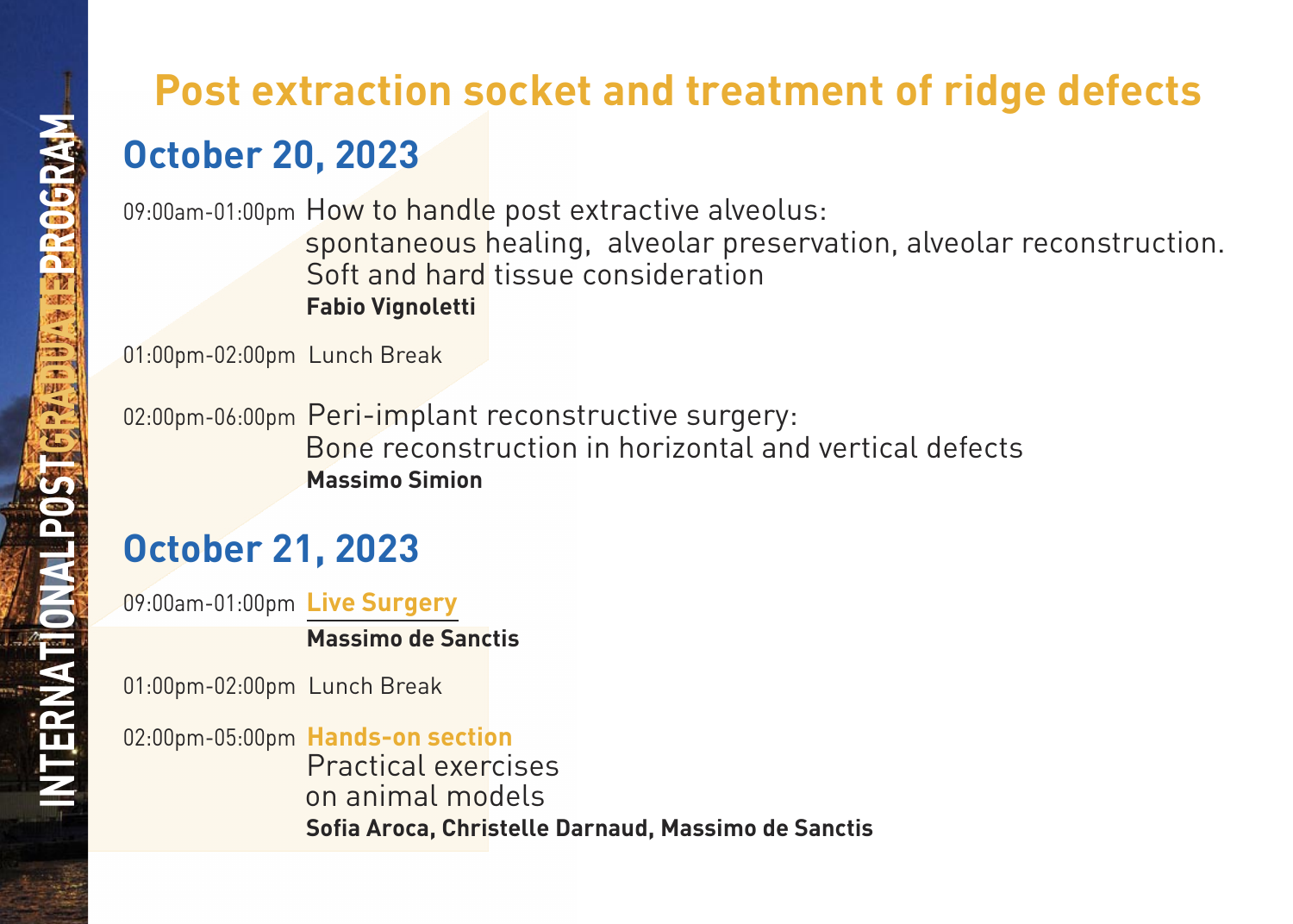### **Treatment strategies to prevent peri-implantitis**

### **November 17, 2023**

09:00am-01:00pm What is peri-implantitis? Which are the causes Can we predictably treat it?  **Mario Roccuzzo**

01:00pm-02:00pm Lunch Break

02:00pm-06:00pm Surgical technique to decontaminate implants and to reconstruct the lost bone around an implant  **Mario Roccuzzo**

# **November 18, 2023**

09:00am-01:00pm **Live Surgery** 

 **Mario Roccuzzo**

01:00pm-01:30pm Closing Remarks